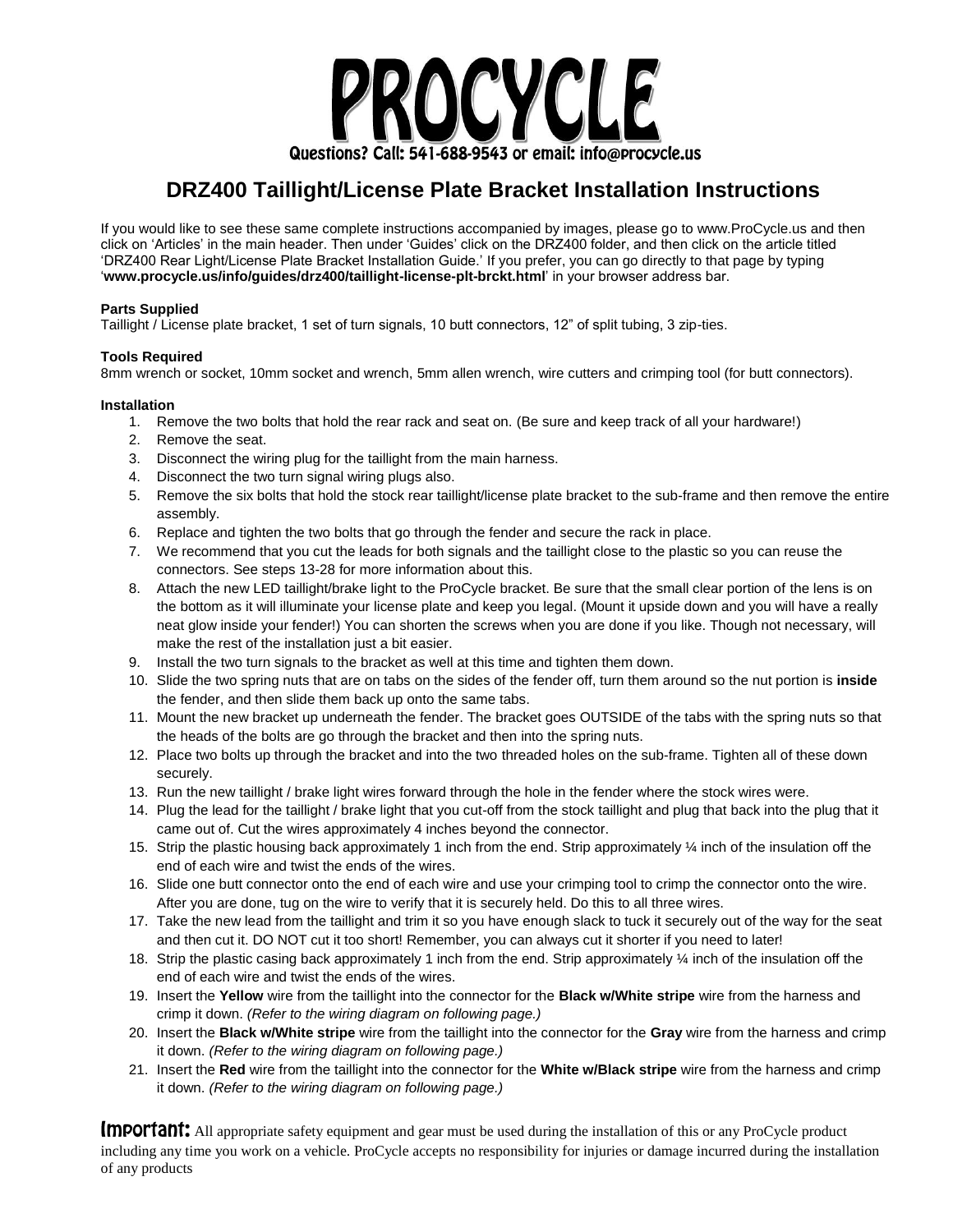

- 22. Test all three connections to verify that the wires are secure in the butt connector. Turn on key and verify that your taillight comes on. Operate the brakes to verify that the brake light also works correctly.
- 23. For the turn signals, you need to cut the male connectors off the end of the wires and we found it is best if you clip one wire right behind the connector, and the second one about an inch back. This allows you to stagger the butt connectors when putting them in the split tube, allowing them all to fit.
- 24. Strip approximately ¼ inch of the insulation off the end of each wire and twist the ends of the wires.
- 25. Slide one butt connector onto the end of each wire and use your crimping tool to crimp the connector onto the wire. After you are done, tug on the all the wires to verify that they are securely held in the connector.
- 26. The turn signal wires from the gray OEM connector are for the *LEFT* side and those out of the black connector are for the *RIGHT*.
- 27. Place the turn signal leads from the main harness out to the where they meet the wires from the correct turn signal and cut them to match. Remember to stagger them if you staggered the turn signal wires. Also, remember to leave some slack initially. Do not cut them too short! *(Refer to the wiring diagram below.)*
- 28. Once trimmed, strip the plastic sheath back and strip them approximately ¼ inch from the end and twist the wires. Crimp them into the correct connector per the diagram below and test that they are securely anchored.
- 29. Turn on the key and test that both blinkers work as they should. If you made a mistake you will be glad you left some slack. You can curl up any unused slack under the seat.
- 30. Once all the connections have been made, place the turn signal wires in the supplied split tubing.
- 31. Use the supplied tie-wraps to secure the wiring to the frame rails.
- 32. Tuck all wires out of the way and reinstall the seat and tighten all hardware down securely.



### **WIRING DIAGRAM**

Important: All appropriate safety equipment and gear must be used during the installation of this or any ProCycle product including any time you work on a vehicle. ProCycle accepts no responsibility for injuries or damage incurred during the installation of any products